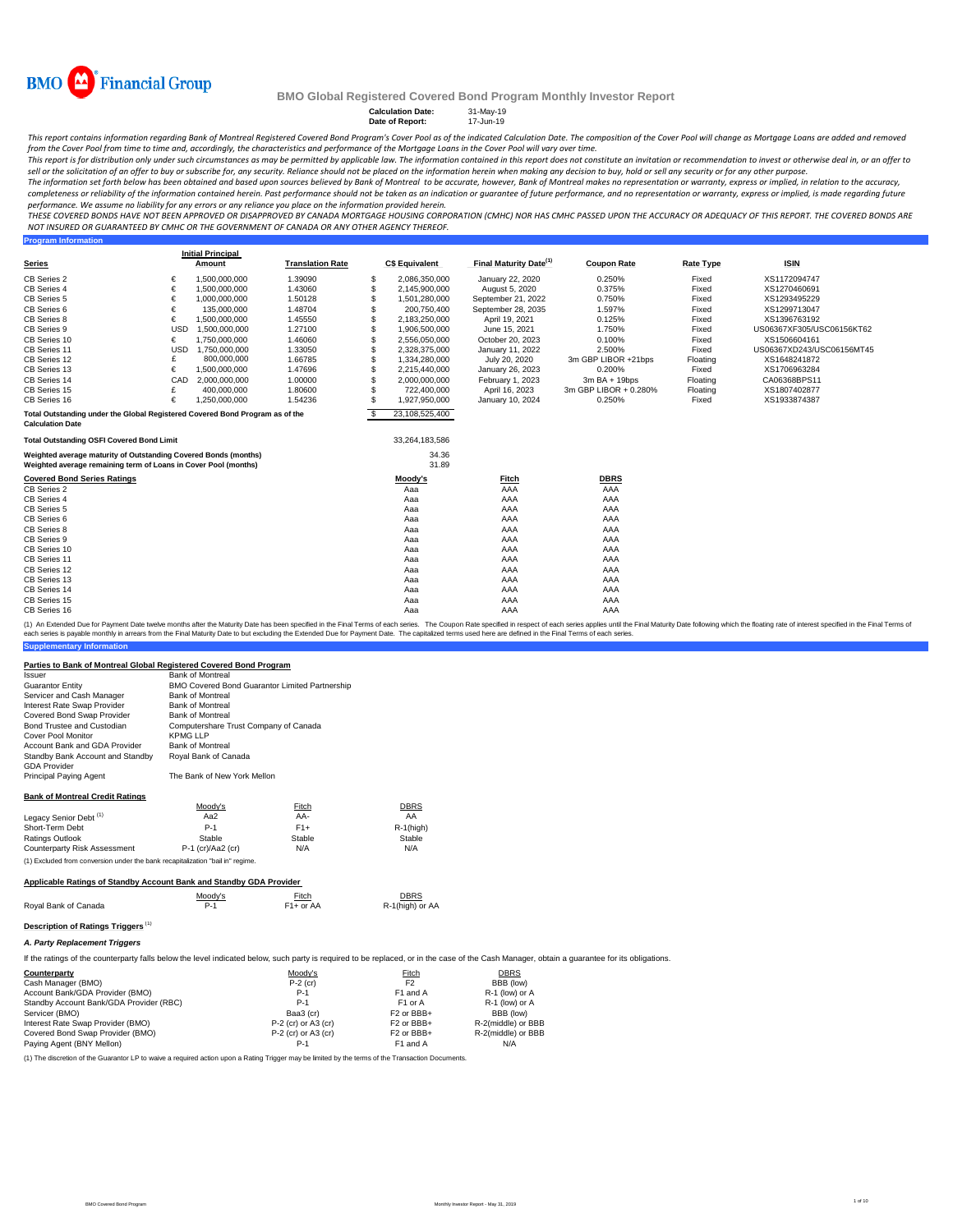

|                                                                                                                                                                                                                                                                                                                       |                        | <b>Calculation Date:</b><br>Date of Report: | 31-May-19<br>17-Jun-19 |
|-----------------------------------------------------------------------------------------------------------------------------------------------------------------------------------------------------------------------------------------------------------------------------------------------------------------------|------------------------|---------------------------------------------|------------------------|
| <b>B. Summary of Specific Rating Trigger Actions</b>                                                                                                                                                                                                                                                                  |                        |                                             |                        |
| I) The following actions are required if the Cash Manager (BMO) undergoes a downgrade below the stipulated rating:                                                                                                                                                                                                    |                        |                                             |                        |
|                                                                                                                                                                                                                                                                                                                       | Moody's                | Fitch                                       | <b>DBRS</b>            |
| a) The Servicer will be required to direct amounts received directly<br>into the GDA Account (or Standby GDA Account if applicable)<br>within 2 Canadian business days and the Cash Manager shall<br>immediately remit any funds held at such time for or on behalf of<br>the Guarantor directly into the GDA Account | $P-1$                  | F1 or A                                     | R-1(low) or BBB        |
| II) The following actions are required if the Servicer (BMO) undergoes a downgrade below the stipulated rating:                                                                                                                                                                                                       |                        |                                             |                        |
| a) The Servicer will be required to direct amounts received to the                                                                                                                                                                                                                                                    | Moody's                | Fitch                                       | <b>DBRS</b>            |
| Cash Manager, or GDA as applicable                                                                                                                                                                                                                                                                                    | $P-1$ (cr)             | F1 or A                                     | BBB(low)               |
| III) The Swap Provider is required to transfer credit support or transfer all of its rights and obligations to a replacement third party, or to obtain a<br>quarantee of its rights and obligations from a third party, if the Swap Provider undergoes a downgrade below the stipulated rating:                       |                        |                                             |                        |
|                                                                                                                                                                                                                                                                                                                       | Moody's <sup>(3)</sup> | Fitch                                       | <b>DBRS</b>            |
| a) Interest Rate Swap Provider                                                                                                                                                                                                                                                                                        | P-1 (cr) or A2 (cr)    | F1 or A                                     | R-1 (low) or A         |
| b) Covered Bond Swap Provider                                                                                                                                                                                                                                                                                         | P-1 (cr) or A2 (cr)    | F1 or A                                     | R-1 (low) or A         |
| IV) The following actions are required if the Issuer (BMO) undergoes a downgrade below the stipulated rating:                                                                                                                                                                                                         |                        |                                             |                        |
|                                                                                                                                                                                                                                                                                                                       | Moody's                | Fitch                                       | DBRS                   |
| a) Mandatory repayment of the Demand Loan                                                                                                                                                                                                                                                                             | N/A                    | F <sub>2</sub> or BBB+                      | N/A                    |
| b) Cashflows will be exchanged under the Covered Bond Swap<br>Agreement (to the extent not already taking place)                                                                                                                                                                                                      | Baa1                   | BBB+                                        | BBB (high)             |
| c) Transfer of title to Loans to Guarantor <sup>(4)</sup>                                                                                                                                                                                                                                                             | A3                     | BBB-                                        | BBB (low)              |
| <b>Events of Defaults &amp; Test Compliance</b><br>Asset Coverage Test (C\$ Equivalent of Outstanding                                                                                                                                                                                                                 |                        | Pass                                        |                        |
| Covered Bond < Adjusted Aggregate Asset Amount)<br><b>Issuer Event of Default</b>                                                                                                                                                                                                                                     |                        | No                                          |                        |
| Guarantor LP Event of Default                                                                                                                                                                                                                                                                                         |                        | No                                          |                        |

#### (3) If no short term rating exists, then A1

(4) The transfer of registered title to the Loans to the Guarantor may be deferred if (A) satisfactory assurances are provided to the Guarantor and the Bond Trustee by The Office of the Superintendent of Financial Institut Bonds as a result of such deferral.

| (Applicable to Hard Bullet Covered Bonds) |                           |       |                                          |
|-------------------------------------------|---------------------------|-------|------------------------------------------|
| <b>Pre-Maturity Required Ratings</b>      | Moody' <sup>,</sup><br>Ρ. | Fitch | DBRS <sup>(</sup><br>A (high) or A (low) |

Following a breach of the Pre-Maturity test in respect of a Series of Hard Bullet Covered Bonds, and unless the Pre-Maturity Liquidity Ledger is otherwise funded from the other sources, the<br>Partnership shall offer to sell

(1) In the case of DBRS, if Final Maturity Date is within six months of the Pre-Maturity Test Date, then A(high), otherwise A(low).

| <b>Reserve Fund</b>                                                           |            |                     |                       |
|-------------------------------------------------------------------------------|------------|---------------------|-----------------------|
|                                                                               | Moodv's    | Fitch               | <b>DBRS</b>           |
| <b>Reserve Fund Required Amount Ratings</b>                                   | $P-1$ (cr) | F <sub>1</sub> or A | R-1 (Low) and A (low) |
| Are the ratings of the Issuer below the Reserve Fund Required Amount Ratings? | No         |                     |                       |

If the ratings of the Issuer fall below the Reserve Fund Required Amount Ratings, then the Guarantor shall credit or cause to be credited to the Reserve Fund funds up to an amount equal to the<br>Reserve Fund Required Amount.

Reserve Fund Required Amount: Nil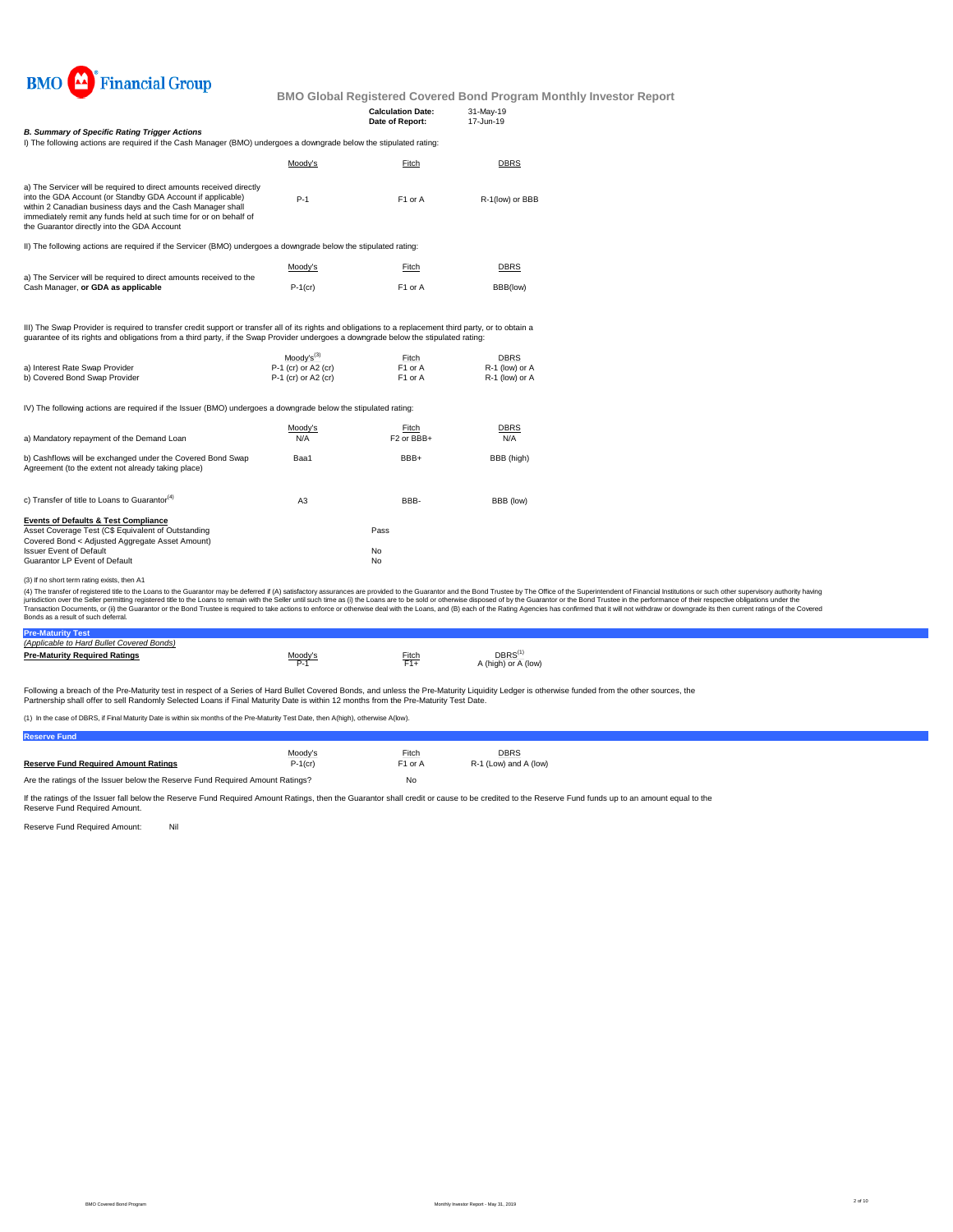

|                                                                                                                                                                                                                              |   | <b>Calculation Date:</b><br>Date of Report:                            | 31-May-19<br>17-Jun-19                          |        |                |                |
|------------------------------------------------------------------------------------------------------------------------------------------------------------------------------------------------------------------------------|---|------------------------------------------------------------------------|-------------------------------------------------|--------|----------------|----------------|
| <b>Asset Coverage Test</b>                                                                                                                                                                                                   |   |                                                                        |                                                 |        |                |                |
| <b>C\$ Equivalent of Outstanding Covered Bonds</b>                                                                                                                                                                           |   | 23,108,525,400                                                         |                                                 |        |                |                |
| $A^{(1)}$ = Lesser of (i) Sum of LTV adjusted outstanding principal balance and (ii) Sum of<br>Asset percentage adjusted outstanding principal balance                                                                       | S | 31,641,057,299                                                         |                                                 | A (i)  |                | 33,840,702,994 |
| $B =$ Principal receipts not applied                                                                                                                                                                                         |   |                                                                        |                                                 | A (ii) |                | 31,641,057,299 |
| $C =$ Cash capital contributions<br>$D =$ Substitution assets<br>$E =$ (i) Reserve fund balance<br>(ii) Pre - Maturity liquidity ledger balance<br>$F =$ Negative carry factor calculation<br>Total: $A + B + C + D + E - F$ |   | $\overline{\phantom{a}}$<br>$\overline{\phantom{a}}$<br>31,641,057,299 | Asset Percentage<br>Maximum Asset<br>Percentage |        | 93.5%<br>95.0% |                |
| <b>Asset Coverage Test Pass/Fail</b>                                                                                                                                                                                         |   | Pass                                                                   |                                                 |        |                |                |
| <b>Regulatory OC Minimum</b>                                                                                                                                                                                                 |   | 103%                                                                   |                                                 |        |                |                |
| Level of Overcollateralization <sup>(2)</sup>                                                                                                                                                                                |   | 107%                                                                   |                                                 |        |                |                |

(1) Market Value as determined by adjusting, not less than quarterly, the Original Market Value utilizing the Indexation Methodology (see Appendix for details) for subsequent price developments.

(2) Per Section 4.3.8 of the CMHC Guide, (A) the lesser of (i) the total amount of cover pool collateral and (ii) the amount of covered bonds departed and chase the overed bonds by (B) the Calculation of the policial exper

**Valuation Calculation Trading Value of Covered Bonds \$ 23,937,708,335** 33,773,682,912 A (i) 33,773,682,912<br>A (ii) 59,686,661,469 B = Principal receipts up to calculation date not otherwise applied - A (ii) 59,686,661,469 C = Cash capital contributions - D = Trading Value of any Substitute Assets - E = (i) Reserve Fund Balance, if applicable - (ii) Pre - Maturity liquidity ledger balance - F = Trading Value of Swap Collateral - **Total: A + B + C + D + E + F \$ 33,773,682,912** A = Lesser of i) Present value of outstanding loan balance of Performing Eligible Loans<sup>(1)</sup> and ii) 80% of Market Value<sup>(2)</sup> of properties securing Performing Eligible Loans, net of adjustments

(1) Present value of expected future cash flows of Loans using current market interest rates offered to BMO clients. The effective weighted average rate used for discounting is 3.32%.<br>(2) Market Value as determined by adju ,<br>arterly, the Original Market Value utilizing the Indexation Methodology (see Appendix for details) for subsequent price deve

| <b>Intercompany Loan Balance</b>       |                          |                                                         |  |
|----------------------------------------|--------------------------|---------------------------------------------------------|--|
| Guarantee Loan<br>Demand Loan<br>Total |                          | 24,751,517,455<br>£.<br>9,101,576,600<br>33,853,094,055 |  |
| <b>Cover Pool Losses</b>               |                          |                                                         |  |
| Period end                             | <b>Write Off Amounts</b> | <b>Loss Percentage (Annualized)</b>                     |  |
| May 31, 2019                           | \$129,320                | 0.01%                                                   |  |
| <b>Cover Pool Flow of Funds</b>        |                          |                                                         |  |
|                                        | <b>Current Month</b>     | Previous Month                                          |  |
| <b>Cash Inflows</b>                    |                          |                                                         |  |
| Principal receipts                     | 459,179,298              | 400,041,523                                             |  |
| Proceeds for sale of Loans             |                          | $\overline{\phantom{a}}$                                |  |
| <b>Revenue Receipts</b>                | 74,119,795               | 83,319,426                                              |  |
| Swap Receipts                          | 5,584,661                | 8,683,042                                               |  |
| Cash Capital Contribution              |                          |                                                         |  |
| Advances of Intercompany Loans         | 3,867,600,000            |                                                         |  |
| Guarantee Fee                          |                          |                                                         |  |
| <b>Cash Outflows</b>                   |                          |                                                         |  |

| (50, 538, 340)                   | (54.278.850)  |
|----------------------------------|---------------|
| $(459, 179, 298)$ <sup>(1)</sup> | (400.041.523) |
|                                  |               |
| (3,867,600,567)                  |               |
| (36)                             | (47)          |
|                                  |               |
| 29.165.513                       | 37.723.570    |
|                                  |               |

(1) Includes cash settlement of \$459,179,298 to occur on June 18, 2019.

| <b>Cover Pool - Summary Statistics</b>       |                         |                |                  |
|----------------------------------------------|-------------------------|----------------|------------------|
| Asset Type                                   | Mortgages               |                |                  |
| Previous Month Ending Balance                | \$<br>30,520,255,635    |                |                  |
| Aggregate Outstanding Balance                | \$<br>33.890.703.472    |                |                  |
| Number of Loans                              | 126.339                 |                |                  |
| Average Loan Size                            | \$<br>268,252           |                |                  |
| Number of Primary Borrowers                  | 124.736                 |                |                  |
| Number of Properties                         | 126.339                 |                |                  |
|                                              | Original <sup>(1)</sup> |                | Indexed $^{(2)}$ |
| Weighted Average Current Loan to Value (LTV) | 61.67%                  |                | 54.22%           |
| Weighted Average Authorized LTV              | 69.35%                  |                | 60.27%           |
| Weighted Average Original LTV                | 69.35%                  |                |                  |
| Weighted Average Seasoning                   |                         | 22.36 (Months) |                  |
| Weighted Average Coupon                      | 2.99%                   |                |                  |
| Weighted Average Original Term               |                         | 54.25 (Months) |                  |
| Weighted Average Remaining Term              |                         | 31.89 (Months) |                  |
| <b>Substitution Assets</b>                   | Nil                     |                |                  |

(2) Value as determined by adjusting, not less than quarterly, the Original Market Value utilizing the Indexation Methodology (see Appendix for details) for subsequent price developments. (1) Value as most recently determined or assessed in accordance with the underwriting policies (whether upon origination or renewal of the Eligible Loan or subsequently thereto).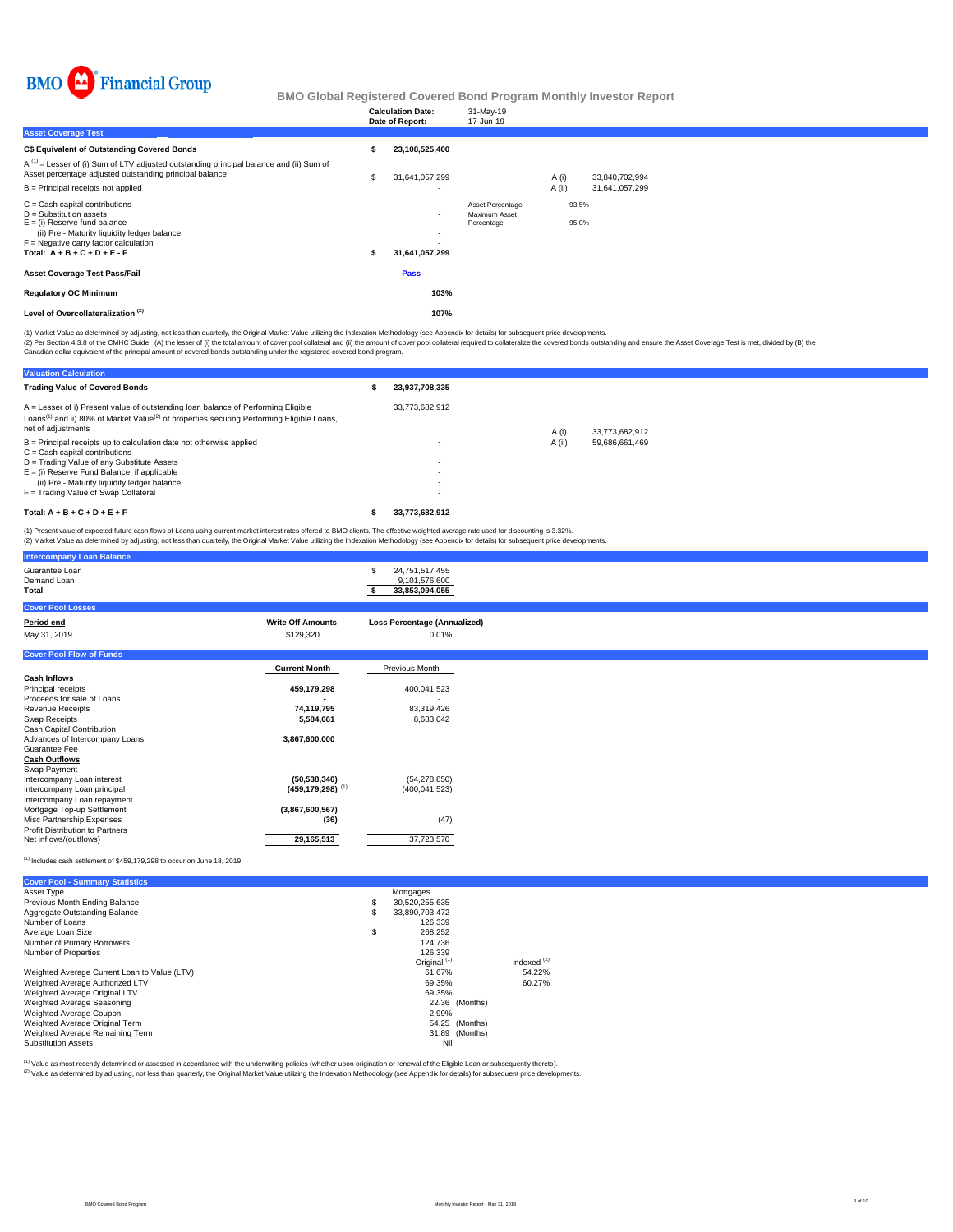

|                                                                |                           |                     | <b>BMO Global Registered Covered Bond Program Monthly Investor Report</b> |                          |  |
|----------------------------------------------------------------|---------------------------|---------------------|---------------------------------------------------------------------------|--------------------------|--|
|                                                                | <b>Calculation Date:</b>  | 31-May-19           |                                                                           |                          |  |
|                                                                | Date of Report:           | 17-Jun-19           |                                                                           |                          |  |
| <b>Cover Pool - Delinquency Distribution</b>                   |                           |                     |                                                                           |                          |  |
|                                                                | <b>Number of Loans</b>    | Percentage          |                                                                           | Percentage               |  |
| <b>Aging Summary</b><br>Current and less than 30 days past due | 125,639                   | 99.45               | <b>Principal Balance</b><br>\$<br>33,715,979,566                          | 99.48                    |  |
|                                                                | 311                       | 0.25                | \$<br>90,330,628                                                          | 0.27                     |  |
| 30 - 59 days past due<br>60 - 89 days past due                 | 142                       | 0.11                | \$<br>34,392,800                                                          | 0.10                     |  |
| 90 or more days past due                                       | 247                       | 0.20                | 50,000,479<br>\$                                                          | 0.15                     |  |
| <b>Grand Total</b>                                             | 126,339                   | 100.00              | \$<br>33,890,703,472                                                      | 100.00                   |  |
|                                                                |                           |                     |                                                                           |                          |  |
| <b>Cover Pool - Provincial Distribution</b>                    |                           |                     |                                                                           |                          |  |
|                                                                |                           |                     |                                                                           |                          |  |
| <b>Province</b>                                                | <b>Number of Loans</b>    | Percentage          | <b>Principal Balance</b>                                                  | Percentage               |  |
| Alberta                                                        | 14,769                    | 11.69               | \$<br>3,688,416,983                                                       | 10.88                    |  |
| British Columbia                                               | 18,669                    | 14.78               | \$<br>6,495,795,723                                                       | 19.17                    |  |
| Manitoba                                                       | 1,802                     | 1.43                | \$<br>326,734,213                                                         | 0.96                     |  |
| New Brunswick                                                  | 2,033                     | 1.61                | \$<br>262,155,374                                                         | 0.77                     |  |
| Newfoundland                                                   | 3,417                     | 2.70                | \$<br>551,938,142                                                         | 1.63                     |  |
| Northwest Territories & Nunavut                                | 99                        | 0.08                | \$<br>19,725,351                                                          | 0.06                     |  |
| Nova Scotia                                                    | 3,805                     | 3.01                | \$<br>646,397,391                                                         | 1.91                     |  |
| Ontario                                                        | 58,293                    | 46.14               | \$<br>17,301,233,895                                                      | 51.05                    |  |
| Prince Edward Island                                           | 643                       | 0.51                | \$<br>95,373,415                                                          | 0.28                     |  |
| Quebec                                                         | 20,320                    | 16.08               | \$<br>4,010,205,537                                                       | 11.83                    |  |
| Saskatchewan                                                   | 2,393                     | 1.89                | \$<br>474,085,102                                                         | 1.40                     |  |
| <b>Yukon Territories</b>                                       | 96                        | 0.08                | 18,642,346<br>S                                                           | 0.06                     |  |
| <b>Grand Total</b>                                             | 126,339                   | 100.00              | s<br>33,890,703,472                                                       | 100.00                   |  |
|                                                                |                           |                     |                                                                           |                          |  |
| <b>Cover Pool - Credit Score Distribution</b>                  |                           |                     |                                                                           |                          |  |
|                                                                |                           |                     |                                                                           |                          |  |
| <b>Credit Score</b>                                            | <b>Number of Loans</b>    | Percentage          | <b>Principal Balance</b>                                                  | Percentage               |  |
| Score Unavailable                                              | 1,250                     | 0.99                | 256,583,179<br>\$                                                         | 0.76                     |  |
| Less than 600                                                  | 1,816                     | 1.44                | \$<br>405,975,328                                                         | 1.20                     |  |
| $600 - 650$                                                    | 3,729                     | 2.95                | \$<br>953,444,000                                                         | 2.81                     |  |
| 651 - 700                                                      | 9,714                     | 7.69                | \$<br>2,610,325,774                                                       | 7.70                     |  |
| 701 - 750                                                      | 17,968                    | 14.22               | \$<br>5,094,818,253                                                       | 15.03                    |  |
| 751 - 800                                                      | 23,002                    | 18.21               | \$<br>6,614,308,258                                                       | 19.52                    |  |
| 801 and Above                                                  | 68,860                    | 54.50               | \$<br>17,955,248,681                                                      | 52.98                    |  |
| <b>Grand Total</b>                                             | 126,339                   | 100.00              | 33,890,703,472<br>\$                                                      | 100.00                   |  |
|                                                                |                           |                     |                                                                           |                          |  |
| <b>Cover Pool - Rate Type Distribution</b>                     |                           |                     |                                                                           |                          |  |
|                                                                |                           |                     |                                                                           |                          |  |
| <b>Rate Type</b>                                               | <b>Number of Loans</b>    | Percentage          | <b>Principal Balance</b>                                                  | Percentage               |  |
| Fixed                                                          | 98,851                    | 78.24               | \$<br>25,301,844,296                                                      | 74.66                    |  |
| Variable                                                       | 27,488                    | 21.76               | 8,588,859,177<br>\$                                                       | 25.34                    |  |
| <b>Grand Total</b>                                             | 126,339                   | 100.00              | \$<br>33,890,703,472                                                      | 100.00                   |  |
|                                                                |                           |                     |                                                                           |                          |  |
| <b>Cover Pool - Mortgage Asset Type Distribution</b>           |                           |                     |                                                                           |                          |  |
|                                                                |                           |                     |                                                                           |                          |  |
| <b>Mortgage Asset Type</b>                                     | <b>Number of Loans</b>    | Percentage          | <b>Principal Balance</b>                                                  | Percentage               |  |
| <b>Conventional Amortizing Mortgages</b>                       | 126,339                   | 100.00              | \$<br>33,890,703,472                                                      | 100.00                   |  |
| <b>Grand Total</b>                                             | 126,339                   | 100.00              | \$<br>33,890,703,472                                                      | 100.00                   |  |
|                                                                |                           |                     |                                                                           |                          |  |
| <b>Cover Pool - Occupancy Type Distribution</b>                |                           |                     |                                                                           |                          |  |
|                                                                |                           |                     |                                                                           |                          |  |
| <b>Occupancy Type</b><br>Owner Occupied                        | Number of Loans<br>98,624 | Percentage<br>78.06 | <b>Principal Balance</b><br>27,675,470,567<br>\$                          | Percentage<br>81.66      |  |
| Non-Owner Occupied                                             | 27.715                    | 21.94               | 6,215,232,906                                                             | 18.34                    |  |
| <b>Grand Total</b>                                             | 126,339                   | 100.00              | \$<br>\$<br>33,890,703,472                                                | 100.00                   |  |
|                                                                |                           |                     |                                                                           |                          |  |
| <b>Cover Pool - Mortgage Rate Distribution</b>                 |                           |                     |                                                                           |                          |  |
|                                                                |                           |                     |                                                                           |                          |  |
| Mortgage Rate (%)                                              | <b>Number of Loans</b>    | Percentage          | <b>Principal Balance</b>                                                  | Percentage               |  |
| Less than 1.00                                                 | $\boldsymbol{\Delta}$     | 0.00                | \$<br>728,578                                                             | 0.00                     |  |
| $1.00 - 3.99$                                                  | 124,470                   | 98.52               | \$<br>33,526,932,609                                                      | 98.93                    |  |
| $4.00 - 4.49$                                                  | 333                       | 0.26                | \$<br>64,611,780                                                          | 0.19                     |  |
| $4.50 - 4.99$                                                  | 371                       | 0.29                | \$<br>73,334,247                                                          | 0.22                     |  |
| $5.00 - 5.49$                                                  | 873                       | 0.69                | \$<br>175,733,550                                                         | 0.52                     |  |
| $5.50 - 5.99$                                                  | $\overline{2}$            | 0.00                | \$<br>554,697                                                             | 0.00                     |  |
| $6.00 - 6.49$                                                  |                           |                     | \$                                                                        |                          |  |
| $6.50 - 6.99$                                                  | $\overline{1}$            | 0.00                | \$<br>21,947                                                              | 0.00                     |  |
| $7.00 - 7.49$                                                  | 285                       | 0.23                | \$<br>48,786,065                                                          | 0.14                     |  |
| $7.50 - 7.99$                                                  | ٠                         | ٠                   | s.<br>٠                                                                   | $\overline{\phantom{a}}$ |  |
| 8.00 and Above                                                 |                           |                     | \$                                                                        |                          |  |
| <b>Grand Total</b>                                             | 126,339                   | 100.00              | 33,890,703,472<br>\$                                                      | 100.00                   |  |
|                                                                |                           |                     |                                                                           |                          |  |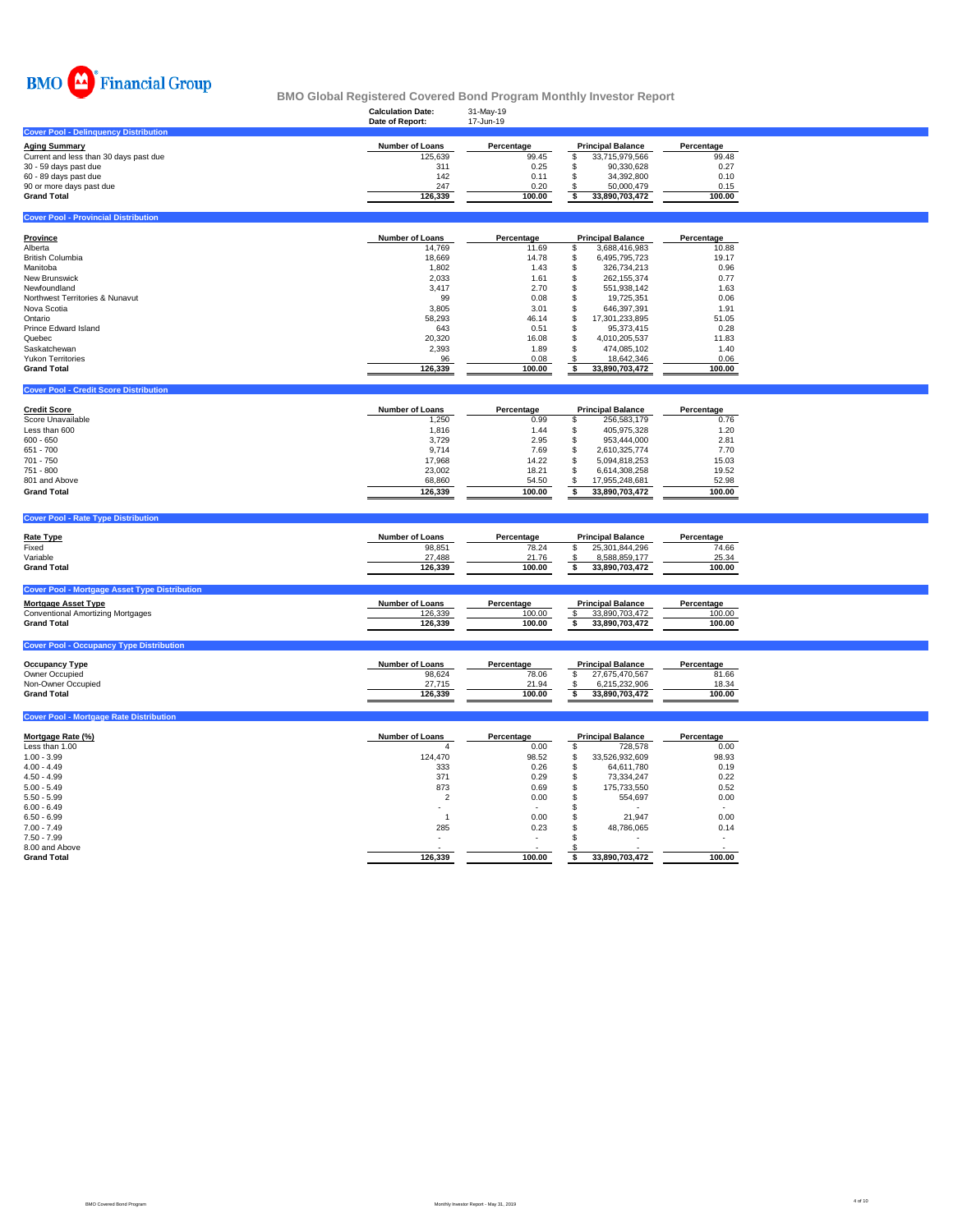

### **Calculation Date:** 31-May-19 **BMO Global Registered Covered Bond Program Monthly Investor Report**

| Date of Report:        | 17-Jun-19  |                |                          |
|------------------------|------------|----------------|--------------------------|
|                        |            |                |                          |
| <b>Number of Loans</b> | Percentage |                | Percentage               |
| 12,633                 | 10.00      | 1,074,107,260  | 3.17                     |
| 4.835                  | 3.83       | 802.941.113    | 2.37                     |
| 5,773                  | 4.57       | 1.226.177.236  | 3.62                     |
| 7.515                  | 5.95       | 1.939.449.588  | 5.72                     |
| 9,311                  | 7.37       | 2.469.718.229  | 7.29                     |
| 10.911                 | 8.64       | 2.864.289.638  | 8.45                     |
| 10,576                 | 8.37       | 2.974.441.042  | 8.78                     |
| 11.063                 | 8.76       | 3.185.977.927  | 9.40                     |
| 10.489                 | 8.30       | 3.041.288.298  | 8.97                     |
| 10,323                 | 8.17       | 3.196.871.794  | 9.43                     |
| 11.366                 | 9.00       | 3.617.677.991  | 10.67                    |
| 9.487                  | 7.51       | 3.199.601.173  | 9.44                     |
| 12,057                 | 9.54       | 4.298.162.183  | 12.68                    |
|                        |            |                |                          |
| 126.339                | 100.00     | 33.890.703.472 | 100.00                   |
|                        |            |                | <b>Principal Balance</b> |

(1) Value as determined by adjusting, not less than quarterly, the Original Market Value utilizing the Indexation Methodology (see Appendix for details) for subsequent price developments.

#### **Cover Pool - Remaining Term Distributi**

| <b>Months to Maturity</b> | <b>Number of Loans</b> | Percentage               | <b>Principal Balance</b> | Percentage |
|---------------------------|------------------------|--------------------------|--------------------------|------------|
| Less than 12.00           | 19.034                 | 15.07                    | 4.590.737.303            | 13.55      |
| 12.00 - 23.99             | 26,470                 | 20.95                    | 6.504.299.325            | 19.19      |
| 24.00 - 35.99             | 27,463                 | 21.74                    | 6.787.779.783            | 20.03      |
| $36.00 - 47.99$           | 29.735                 | 23.54                    | 8.679.081.722            | 25.61      |
| 48.00 - 59.99             | 22,706                 | 17.97                    | 7.109.880.757            | 20.98      |
| $60.00 - 71.99$           | 601                    | 0.48                     | 147.357.879              | 0.43       |
| 72.00 - 83.99             | 160                    | 0.13                     | 35.621.640               | 0.11       |
| 84.00 - 119.99            | 170                    | 0.13                     | 35.945.065               | 0.11       |
| 120,00 and above          |                        | $\overline{\phantom{a}}$ |                          |            |
| <b>Grand Total</b>        | 126,339                | 100.00                   | 33.890.703.472           | 100.00     |

| Cover Pool - Remaining Principal Balance Distribution |                        |            |   |                          |            |
|-------------------------------------------------------|------------------------|------------|---|--------------------------|------------|
| <b>Remaining Principal Balance (C\$)</b>              | <b>Number of Loans</b> | Percentage |   | <b>Principal Balance</b> | Percentage |
| 99,999 and Below                                      | 20,570                 | 16.28      | S | 1,267,461,446            | 3.74       |
| 100.000 - 199.999                                     | 37.129                 | 29.39      |   | 5.613.762.996            | 16.56      |
| 200.000 - 299.999                                     | 29.404                 | 23.27      |   | 7,245,552,326            | 21.38      |
| 300.000 - 399.999                                     | 16,565                 | 13.11      |   | 5,717,811,915            | 16.87      |
| 400.000 - 499.999                                     | 9,379                  | 7.42       |   | 4.184.697.010            | 12.35      |
| 500.000 - 599.999                                     | 5,116                  | 4.05       |   | 2.786.946.314            | 8.22       |
| 600.000 - 699.999                                     | 2,939                  | 2.33       |   | 1,898,489,671            | 5.60       |
| 700.000 - 799.999                                     | 1,645                  | 1.30       |   | 1.227.981.136            | 3.62       |
| 800.000 - 899.999                                     | 1,083                  | 0.86       |   | 917.937.325              | 2.71       |
| 900,000 - 999,999                                     | 790                    | 0.63       |   | 749,109,667              | 2.21       |
| 1.000.000 - 1.499.999                                 | 1.367                  | 1.08       |   | 1.625.752.234            | 4.80       |
| 1,500,000 - 2,000,000                                 | 263                    | 0.21       |   | 447.022.863              | 1.32       |
| 2,000,000 - 3,000,000                                 | 89                     | 0.07       |   | 208,178,569              | 0.61       |
| 3,000,000 and Above                                   |                        |            |   |                          |            |
|                                                       | 126,339                | 100.00     |   | 33,890,703,472           | 100.00     |
|                                                       |                        |            |   |                          |            |
| <b>Cover Pool - Property Type Distribution</b>        |                        |            |   |                          |            |

| <b>Property Type</b> | <b>Number of Loans</b> | Percentage |                | <b>Principal Balance</b> |  | Percentage |
|----------------------|------------------------|------------|----------------|--------------------------|--|------------|
| Condominium          | 25,388                 | 20.10      |                | 5.290.493.381            |  | 15.61      |
| Multi-Residential    | 6.209                  | 4.91       |                | .583.029.551             |  | 4.67       |
| Single Family        | 84.925                 | 67.22      |                | 24.363.780.015           |  | 71.89      |
| Townhouse            | 9.817                  | 7.77       |                | 2.653.400.526            |  | 7.83       |
| <b>Grand Total</b>   | 126.339                | 100.00     | 33.890.703.472 |                          |  | 100.00     |

*Note: Percentages and totals in the above tables may not add exactly due to rounding.*

# **Cover Pool - Indexed LTV and Delinquency Distribution by Province (1)**

|                     | <b>Aging Summary</b> |                    |               |               |            |          |               |  |               |  |               |  |  |  |
|---------------------|----------------------|--------------------|---------------|---------------|------------|----------|---------------|--|---------------|--|---------------|--|--|--|
|                     |                      | <b>Current and</b> |               |               |            |          |               |  |               |  |               |  |  |  |
|                     |                      |                    | less than 30  | 30 to 59      |            | 60 to 89 |               |  | 90 or more    |  |               |  |  |  |
| Province<br>Alberta | Indexed LTV (%)      | days past due      |               | days past due |            |          | days past due |  | days past due |  | Total         |  |  |  |
|                     | 20.00 and Below      |                    | 73,126,688    |               | 79.850     |          | 84,732        |  | 31,246        |  | 73,322,516    |  |  |  |
|                     | $20.01 - 25$         |                    | 57.641.237    |               | 305.201    |          |               |  | 232,547       |  | 58,178,986    |  |  |  |
|                     | $25.01 - 30$         |                    | 72.316.109    |               | 111.403    |          |               |  | 298.422       |  | 72,725,934    |  |  |  |
|                     | $30.01 - 35$         |                    | 95.956.720    |               | 458.826    |          |               |  | 633.831       |  | 97.049.378    |  |  |  |
|                     | $35.01 - 40$         |                    | 141.251.492   |               | 1,596,351  |          | 242.091       |  | 417,829       |  | 143,507,763   |  |  |  |
|                     | $40.01 - 45$         |                    | 181.355.607   |               | 548,379    |          |               |  | 918,488       |  | 182.822.474   |  |  |  |
|                     | $45.01 - 50$         |                    | 203.037.750   |               | 565.021    |          | 694.668       |  | 527,920       |  | 204.825.359   |  |  |  |
|                     | $50.01 - 55$         |                    | 308.080.937   |               | 1.070.862  |          | 775,909       |  | 1.807.304     |  | 311.735.012   |  |  |  |
|                     | $55.01 - 60$         |                    | 404.872.061   |               | 1.933.992  |          | 696,410       |  | 186.987       |  | 407.689.450   |  |  |  |
|                     | $60.01 - 65$         |                    | 390.119.965   |               | 1.105.606  |          | 300.456       |  | 744.793       |  | 392.270.820   |  |  |  |
|                     | $65.01 - 70$         |                    | 447.825.429   |               | 1.424.323  |          | 126,300       |  | 1.430.423     |  | 450.806.475   |  |  |  |
|                     | $70.01 - 75$         |                    | 637.351.987   |               | 2.728.686  |          | 917.916       |  | 1.186.428     |  | 642,185,018   |  |  |  |
|                     | $75.01 - 80$         |                    | 648,447,826   |               | 2,215,993  | S        |               |  | 633,978       |  | 651,297,798   |  |  |  |
|                     | 80.01 and Above      |                    |               |               |            |          |               |  |               |  |               |  |  |  |
|                     |                      |                    | 3.661.383.809 |               | 14,144,495 |          | 3,838,482     |  | 9,050,197     |  | 3.688.416.983 |  |  |  |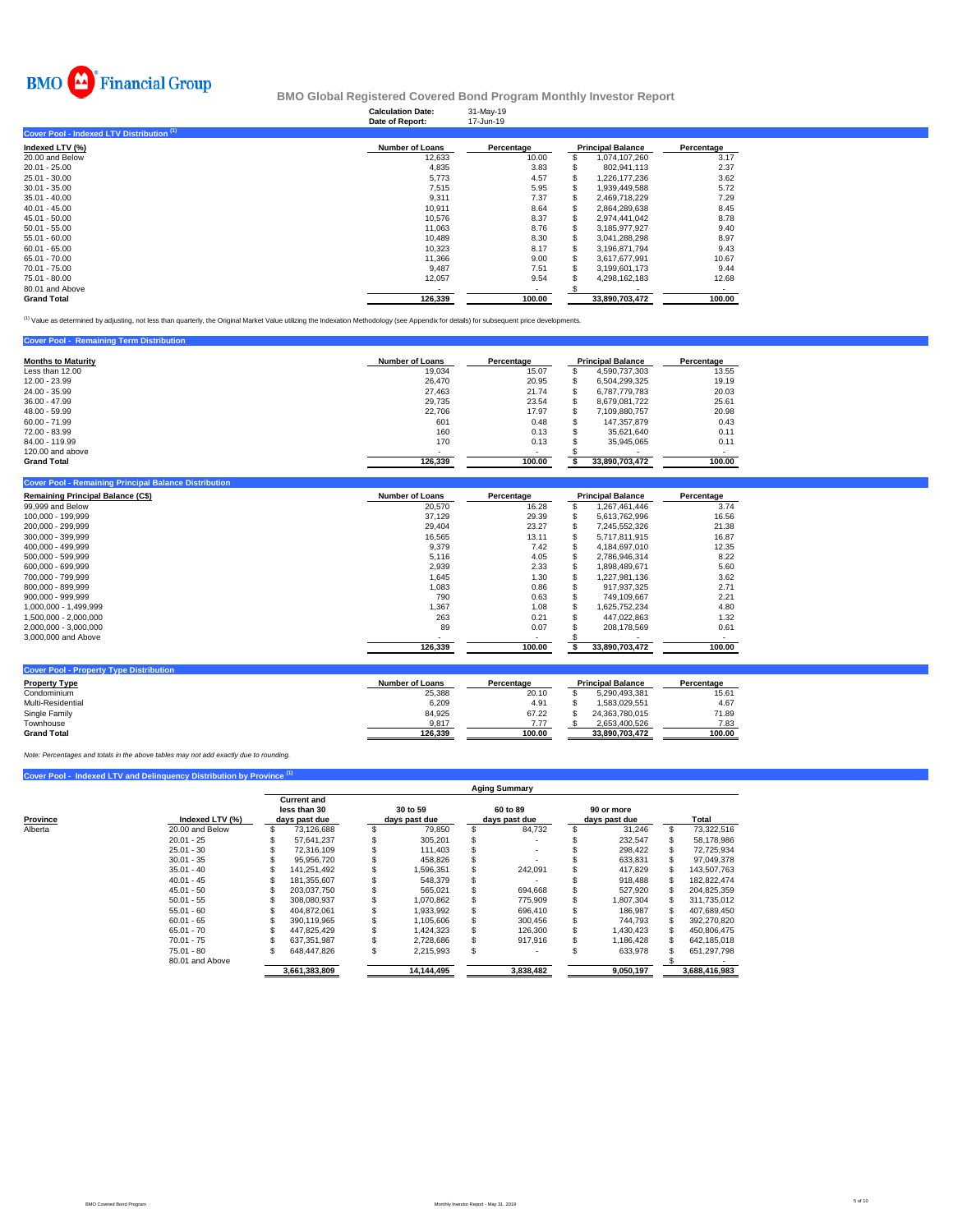

# **BMO Global Registered Covered Bond Program Monthly Investor Report**<br>Calculation Date: 31-May-19<br>Date of Benort: 17-Jun-19

| Province         |  |
|------------------|--|
| Rritish Col⊔mhia |  |

|                  |                      |               |                    |               | Calculation Date:<br>Date of Report: | 31-May-19<br>17-Jun-19 |               |            |               |     |               |
|------------------|----------------------|---------------|--------------------|---------------|--------------------------------------|------------------------|---------------|------------|---------------|-----|---------------|
|                  | <b>Aging Summary</b> |               |                    |               |                                      |                        |               |            |               |     |               |
|                  |                      |               | <b>Current and</b> |               |                                      |                        |               |            |               |     |               |
|                  |                      |               | less than 30       |               | 30 to 59                             |                        | 60 to 89      | 90 or more |               |     |               |
| Province         | Indexed LTV (%)      | days past due |                    | days past due |                                      |                        | days past due |            | days past due |     | Total         |
| British Columbia | 20.00 and Below      |               | 346,551,145        |               | 229,266                              |                        | 395,911       | S          | 2,520,161     | \$. | 349,696,483   |
|                  | $20.01 - 25$         |               | 266,867,828        |               | 1,563,062                            |                        | 184,005       |            |               |     | 268,614,896   |
|                  | $25.01 - 30$         |               | 454.572.216        |               | 3,028,366                            |                        | 203,744       |            | 123,935       |     | 457,928,261   |
|                  | $30.01 - 35$         |               | 757.177.480        |               | 3,692,542                            |                        | 2,049,495     |            | 1,933,967     |     | 764,853,484   |
|                  | $35.01 - 40$         |               | 700.623.778        |               | 1,450,420                            |                        | 242,850       |            | 2,989,237     |     | 705,306,285   |
|                  | $40.01 - 45$         |               | 597.393.351        |               | 2,042,321                            |                        | 962.764       |            | 537,185       |     | 600,935,621   |
|                  | $45.01 - 50$         |               | 502,935,618        |               | 627,276                              |                        | 817,690       |            | 246,643       |     | 504,627,227   |
|                  | $50.01 - 55$         |               | 524,799,368        |               | 432,689                              |                        |               |            | 187,053       |     | 525,419,111   |
|                  | $55.01 - 60$         |               | 417.786.137        |               | 256,939                              |                        | 716,011       |            | 824,130       |     | 419,583,217   |
|                  | $60.01 - 65$         |               | 439,863,918        |               |                                      |                        |               |            |               |     | 439,863,918   |
|                  | $65.01 - 70$         |               | 484,690,533        |               | 1,018,729                            |                        |               |            | 343.736       |     | 486,052,997   |
|                  | $70.01 - 75$         |               | 376.104.332        |               | 343,855                              |                        | 953,936       |            |               |     | 377,402,123   |
|                  | $75.01 - 80$         |               | 593.474.941        | \$            | 1,400,229                            | £.                     | 636,931       | S          |               |     | 595,512,100   |
|                  | 80.01 and Above      |               |                    |               |                                      |                        |               |            |               |     |               |
|                  |                      |               | 6,462,840,644      |               | 16,085,694                           |                        | 7,163,339     |            | 9,706,046     |     | 6,495,795,723 |
|                  |                      |               |                    |               |                                      |                        |               |            |               |     |               |

| <b>Current and</b><br>30 to 59<br>less than 30<br>60 to 89<br>Province<br>Indexed LTV (%)<br>days past due<br>days past due<br>days past due<br>20.00 and Below<br>Manitoba<br>6,328,231 | 90 or more<br>days past due<br>31,429 | Total        |
|------------------------------------------------------------------------------------------------------------------------------------------------------------------------------------------|---------------------------------------|--------------|
|                                                                                                                                                                                          |                                       |              |
|                                                                                                                                                                                          |                                       | 6,359,660    |
| $20.01 - 25$<br>4,263,190                                                                                                                                                                |                                       | 4,263,190    |
| $25.01 - 30$<br>6,055,920                                                                                                                                                                |                                       | 6,055,920    |
| $30.01 - 35$<br>7,975,290                                                                                                                                                                |                                       | 7,975,290    |
| $35.01 - 40$<br>9,043,961                                                                                                                                                                |                                       | 9,043,961    |
| $40.01 - 45$<br>14.838.305                                                                                                                                                               |                                       | 14.838.305   |
| $45.01 - 50$<br>22.715.290                                                                                                                                                               | ۰                                     | 22,715,290   |
| $50.01 - 55$<br>91,854<br>25.584.007                                                                                                                                                     |                                       | 25.675.861   |
| $55.01 - 60$<br>63,149<br>27.007.094<br>$\overline{\phantom{a}}$                                                                                                                         | 351,904                               | 27,422,148   |
| $60.01 - 65$<br>33.343.163                                                                                                                                                               |                                       | 33, 343, 163 |
| 476,211<br>$65.01 - 70$<br>156,260<br>48.491.457                                                                                                                                         | 169,330                               | 49,293,258   |
| $70.01 - 75$<br>50.173.185                                                                                                                                                               | ۰                                     | 50,173,185   |
| $75.01 - 80$<br>69.574.981<br>S<br>٠                                                                                                                                                     | ٠                                     | 69,574,981   |
| 80.01 and Above                                                                                                                                                                          |                                       |              |
| 631,214<br>156,260<br>325,394,075                                                                                                                                                        | 552,664                               | 326,734,213  |

| Province      |  |  |
|---------------|--|--|
| Jew Brunswick |  |  |

|                           |                 |                                                     |                           |           | <b>Aging Summary</b>      |                             |               |
|---------------------------|-----------------|-----------------------------------------------------|---------------------------|-----------|---------------------------|-----------------------------|---------------|
| Province<br>New Brunswick | Indexed LTV (%) | <b>Current and</b><br>less than 30<br>days past due | 30 to 59<br>days past due |           | 60 to 89<br>days past due | 90 or more<br>days past due | Total         |
|                           | 20.00 and Below | 6,718,735                                           |                           |           | 29,054                    | 21,086                      | 6,768,875     |
|                           | $20.01 - 25$    | 4.424.030                                           |                           |           |                           | 47.401                      | 4,471,431     |
|                           | $25.01 - 30$    | 4.640.517                                           |                           |           | 39,815                    | 81.305                      | 4,761,637     |
|                           | $30.01 - 35$    | 7.514.225                                           |                           |           |                           |                             | 7,514,225     |
|                           | $35.01 - 40$    | 15,525,960                                          |                           |           | 69,952                    |                             | 15,595,912    |
|                           | $40.01 - 45$    | 24.482.598                                          |                           | 617.318   | 156,161                   | 40.361                      | 25,296,438    |
|                           | $45.01 - 50$    | 26.641.066                                          |                           | 158,365   | 297.125                   |                             | 27,096,556    |
|                           | $50.01 - 55$    | 24.545.590                                          |                           | 214,389   |                           | 168.182                     | 24.928.161    |
|                           | $55.01 - 60$    | 22.365.379                                          |                           | 220,291   | 53,429                    |                             | 22,639,100    |
|                           | $60.01 - 65$    | 21.830.722                                          |                           |           |                           | 148,308                     | 21.979.030    |
|                           | $65.01 - 70$    | 29.372.116                                          |                           | 230,648   |                           |                             | 29,602,763    |
|                           | $70.01 - 75$    | 25.829.604                                          |                           |           |                           | 131.384                     | 25,960,989    |
|                           | $75.01 - 80$    | 45,540,257                                          |                           |           |                           | ٠                           | 45,540,257    |
|                           | 80.01 and Above |                                                     |                           |           |                           |                             |               |
|                           |                 | 259,430,799                                         |                           | 1,441,012 | 645,537                   | 638,027                     | 262, 155, 374 |

**Aging Summary**

**Current and less than 30 30 to 59 60 to 89 90 or more Province Indexed LTV (%) days past due days past due days past due days past due days past due days past due days past due days past due days past due days past due days past due days past due** Newfoundland 20.00 and Below \$ 9,012,818 \$ 103,543 \$ 83,472 \$ 42,945 \$ 9,242,778 20.01 - 25 \$ 7,024,911 \$ - \$ 94,494 \$ - \$ 7,119,405 25.01 - 30 \$ 10,457,981 \$ - \$ - \$ 28,532 \$ 10,486,513 30.01 - 35 \$ 16,749,201 \$ 329,096 \$ - \$ 549,973 \$ 17,628,270 35.01 - 40 \$ 25,095,400 \$ 360,191 \$ - \$ 167,059 \$ 25,622,651 40.01 - 45 \$ 60,022,688 \$ 777,836 \$ 645,681 \$ 966,642 \$ 62,412,848 45.01 - 50 \$ 71,249,954 \$ 1,193,127 \$ 817,800 \$ 1,797,834 \$ 75,058,715 50.01 - 55 \$ 65,226,987 \$ 393,435 \$ 233,262 \$ 733,258 \$ 66,586,942 55.01 - 60 \$ 57,516,613 \$ 130,768 \$ - \$ 126,755 \$ 57,774,136 60.01 - 65 \$ 46,364,692 \$ - \$ - \$ 114,125 \$ 46,478,817 65.01 - 70 \$ 52,570,832 \$ 106,664 \$ - \$ 581,110 \$ 53,258,606 70.01 - 75 \$ 41,222,778 \$ - \$ - \$ 486,887 \$ 41,709,665 75.01 - 80 \$ 78,558,797 \$ - \$ - \$ - \$ 78,558,797 80.01 and Above \$ -  **541,073,654 3,394,660 1,874,709 5,595,120 551,938,142**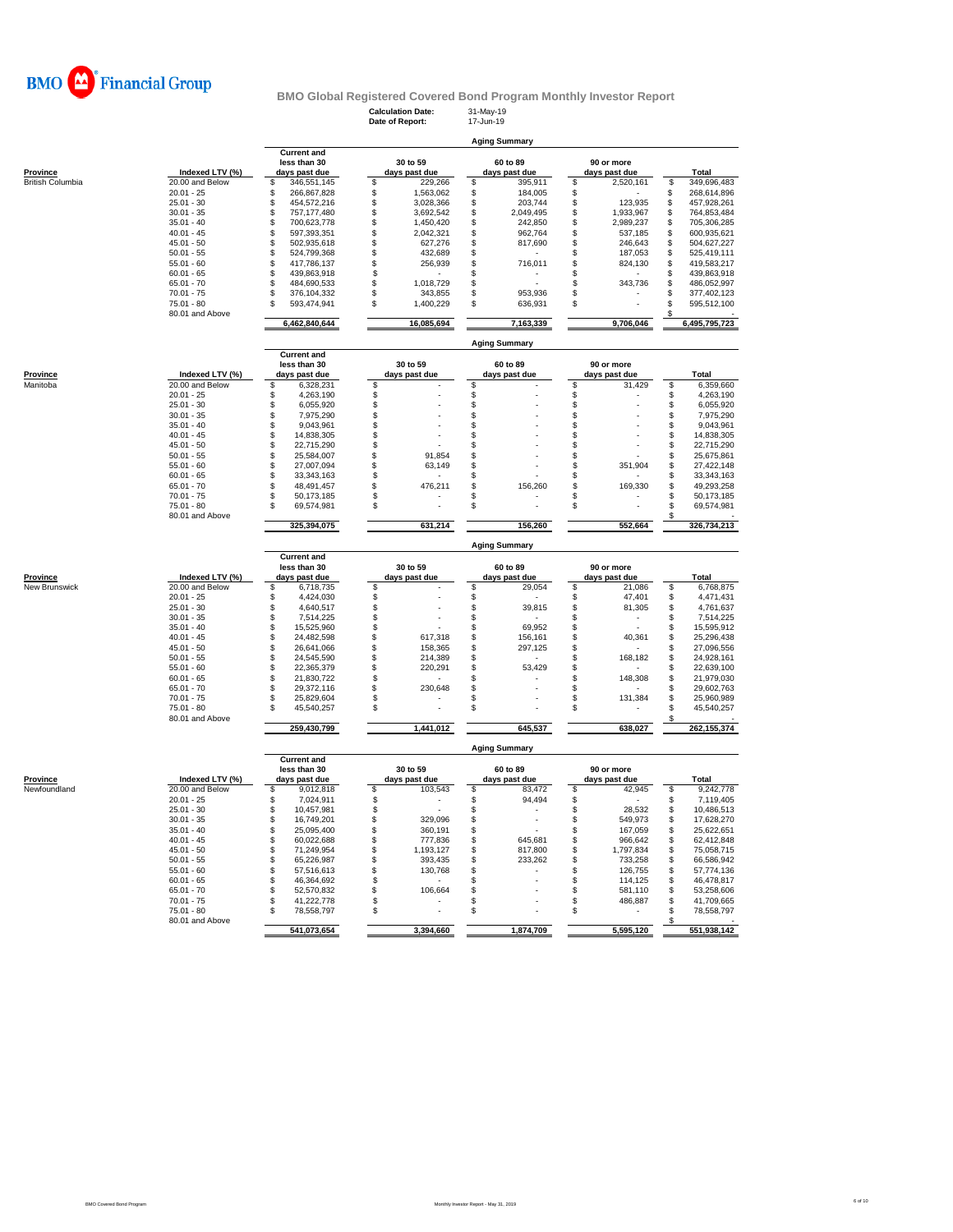

# **BMO Global Registered Covered Bond Program Monthly Investor Report**<br>Calculation Date: 31-May-19<br>Date of Report: 17-Jun-19

|                       |                              |                                                     | <b>Calculation Date:</b><br>Date of Report:     | 31-May-19<br>17-Jun-19<br><b>Aging Summary</b> |                                |                                        |
|-----------------------|------------------------------|-----------------------------------------------------|-------------------------------------------------|------------------------------------------------|--------------------------------|----------------------------------------|
| <b>Province</b>       | Indexed LTV (%)              | <b>Current and</b><br>less than 30<br>days past due | 30 to 59<br>days past due                       | 60 to 89<br>days past due                      | 90 or more<br>days past due    | <b>Total</b>                           |
| Northwest Territories | 20.00 and Below              | \$<br>1,155,522                                     | \$                                              | \$                                             | \$                             | \$<br>1,155,522                        |
|                       | $20.01 - 25$                 | \$<br>1,115,232                                     | \$                                              | \$                                             | \$                             | \$<br>1,115,232                        |
|                       | $25.01 - 30$<br>$30.01 - 35$ | \$                                                  | \$                                              | \$                                             | \$                             | \$                                     |
|                       | $35.01 - 40$                 | \$<br>1,607,976<br>S<br>2,572,663                   | \$<br>\$                                        | \$<br>S                                        | \$<br>\$                       | \$<br>1,607,976<br>\$<br>2,572,663     |
|                       | $40.01 - 45$                 | \$<br>1,969,311                                     | \$                                              | \$                                             | \$                             | \$<br>1,969,311                        |
|                       | $45.01 - 50$                 | \$<br>2,377,794                                     | \$                                              | S                                              | \$                             | \$<br>2,377,794                        |
|                       | $50.01 - 55$                 | \$<br>2,507,139                                     | \$                                              | S                                              | \$                             | \$<br>2,507,139                        |
|                       | $55.01 - 60$                 | \$<br>1,301,437                                     | \$                                              | S                                              | \$                             | \$<br>1,301,437                        |
|                       | $60.01 - 65$                 | \$                                                  | \$                                              | \$                                             | \$                             | \$                                     |
|                       | $65.01 - 70$                 | \$<br>2,696,184                                     | \$                                              | S                                              | \$                             | \$<br>2,696,184                        |
|                       | $70.01 - 75$                 | \$<br>1,164,824                                     | \$                                              | S                                              | \$                             | \$<br>1,164,824                        |
|                       | 75.01 - 80                   | \$<br>1,257,268                                     | \$                                              | \$                                             | \$                             | \$<br>1,257,268                        |
|                       | 80.01 and Above              | \$<br>19,725,351                                    | $\sqrt[6]{\frac{1}{2}}$<br>$\ddot{\phantom{0}}$ | \$                                             | $\pmb{\mathsf{s}}$             | \$<br>\$<br>19,725,351                 |
|                       |                              |                                                     |                                                 | <b>Aging Summary</b>                           |                                |                                        |
|                       |                              | <b>Current and</b>                                  |                                                 |                                                |                                |                                        |
|                       |                              | less than 30                                        | 30 to 59                                        | 60 to 89                                       | 90 or more                     |                                        |
| <b>Province</b>       | Indexed LTV (%)              | days past due                                       | days past due                                   | days past due                                  | days past due                  | Total                                  |
| Nova Scotia           | 20.00 and Below              | S<br>12,719,338                                     | \$                                              | \$                                             | \$                             | \$<br>12,719,338                       |
|                       | $20.01 - 25$                 | S<br>9,348,464                                      | \$                                              | \$                                             | \$<br>66,043                   | \$<br>9,414,507                        |
|                       | $25.01 - 30$                 | \$<br>10,023,176                                    | \$<br>32,726                                    | S                                              | \$                             | \$<br>10,055,902                       |
|                       | $30.01 - 35$                 | \$<br>15,601,640                                    | \$                                              | \$                                             | \$                             | \$<br>15,601,640                       |
|                       | $35.01 - 40$                 | \$<br>21,994,742                                    | \$                                              | \$                                             | \$<br>643,398                  | \$<br>22,638,140                       |
|                       | $40.01 - 45$                 | \$<br>38,966,452                                    | \$<br>264,053                                   | \$                                             | \$<br>181,536                  | \$<br>39,412,041                       |
|                       | $45.01 - 50$                 | \$<br>40,762,759                                    | \$<br>119,624                                   | S                                              | 619,833<br>\$                  | \$<br>41,502,217                       |
|                       | $50.01 - 55$                 | \$<br>60,257,743                                    | \$                                              | \$                                             | \$<br>101,627                  | \$<br>60,359,370                       |
|                       | $55.01 - 60$                 | S<br>81,749,000<br>S                                | \$<br>775,087                                   | \$<br>151,171<br>\$                            | \$<br>92,479                   | \$<br>82,767,736                       |
|                       | $60.01 - 65$                 | 91,372,196<br>\$                                    | \$<br>\$                                        | 347,254<br>\$                                  | \$<br>\$                       | \$<br>91,719,449<br>\$                 |
|                       | $65.01 - 70$<br>$70.01 - 75$ | 103,171,022<br>\$<br>78,733,256                     | \$                                              | \$                                             | \$                             | 103, 171, 022<br>\$<br>78,733,256      |
|                       | $75.01 - 80$                 | 78,302,773<br>S                                     | \$                                              | S                                              | \$                             | \$<br>78,302,773                       |
|                       | 80.01 and Above              |                                                     |                                                 |                                                |                                |                                        |
|                       |                              | 643,002,559                                         | 1,191,491                                       | 498,425                                        | 1,704,916                      | 646,397,391                            |
|                       |                              |                                                     |                                                 | <b>Aging Summary</b>                           |                                |                                        |
|                       |                              | <b>Current and</b><br>less than 30                  | 30 to 59                                        | 60 to 89                                       | 90 or more                     |                                        |
|                       |                              |                                                     |                                                 | days past due                                  |                                |                                        |
| <b>Province</b>       | Indexed LTV (%)              | days past due                                       | days past due                                   |                                                | days past due                  | Total                                  |
| Nunavut               | 20.00 and Below              | S                                                   | \$                                              | \$                                             | \$                             | \$                                     |
|                       | $20.01 - 25$                 | \$                                                  | \$                                              | \$                                             | \$                             | \$                                     |
|                       | $25.01 - 30$                 | \$                                                  | \$                                              | \$                                             | \$                             | \$                                     |
|                       | $30.01 - 35$                 | \$                                                  | \$                                              | \$                                             | S                              | \$                                     |
|                       | $35.01 - 40$                 | \$                                                  | \$                                              | \$                                             | \$                             | \$                                     |
|                       | $40.01 - 45$                 | S                                                   | \$                                              | S                                              | \$                             | \$                                     |
|                       | $45.01 - 50$                 | S                                                   | \$                                              | S                                              | \$                             | s                                      |
|                       | $50.01 - 55$                 | S                                                   | \$                                              | S                                              | \$                             | \$                                     |
|                       | $55.01 - 60$                 | S                                                   | \$                                              | S                                              | \$                             | \$                                     |
|                       | $60.01 - 65$                 | S                                                   | \$                                              | S                                              | \$                             | \$                                     |
|                       | $65.01 - 70$                 | S                                                   | \$                                              | S                                              | \$                             | \$                                     |
|                       | $70.01 - 75$                 | S                                                   | \$                                              | S                                              | \$                             | s                                      |
|                       | $75.01 - 80$                 | S                                                   | \$                                              | S<br>\$                                        | \$<br>\$                       | s                                      |
|                       | 80.01 and Above              | \$<br>\$<br>٠                                       | \$<br>\$<br>$\blacksquare$                      | \$                                             | \$<br>$\blacksquare$           | \$<br>\$<br>$\sim$                     |
|                       |                              |                                                     |                                                 | <b>Aging Summary</b>                           |                                |                                        |
|                       |                              | <b>Current and</b>                                  |                                                 |                                                |                                |                                        |
|                       |                              | less than 30                                        | 30 to 59                                        | 60 to 89                                       | 90 or more                     |                                        |
| <b>Province</b>       | Indexed LTV (%)              | days past due                                       | days past due                                   | days past due                                  | days past due                  | Total                                  |
| Ontario               | 20.00 and Below              | \$<br>513,761,964                                   | \$<br>793,427                                   | \$<br>331,427                                  | \$<br>373,913                  | \$<br>515,260,733                      |
|                       | $20.01 - 25$                 | 374,800,139<br>\$                                   | \$<br>736,057                                   | \$<br>129,715                                  | \$<br>197,318                  | \$<br>375,863,230                      |
|                       | $25.01 - 30$                 | 571,979,732<br>\$                                   | \$<br>525,472<br>S                              | \$<br>176,493<br>S                             | \$<br>254,608                  | 572,936,305<br>\$<br>S                 |
|                       | $30.01 - 35$                 | 898,373,304                                         | 2,262,656                                       | 917,380<br>$\sim$                              |                                | 901,553,340                            |
|                       | $35.01 - 40$                 | \$1,350,385,224                                     | \$<br>2,239,385                                 | \$                                             | 547,554<br>\$                  | \$1,353,172,164                        |
|                       | $40.01 - 45$                 | \$1,613,810,982                                     | \$<br>4,268,149                                 | 797,045<br>\$                                  | 131,979<br>\$                  | \$1,619,008,156                        |
|                       | $45.01 - 50$                 | 1,690,540,980<br>\$                                 | \$<br>5,280,100                                 | \$<br>1,813,915                                | \$<br>631,751                  | \$1,698,266,746                        |
|                       | $50.01 - 55$                 | 1,648,009,808<br>\$                                 | \$<br>3,138,777                                 | \$<br>272,565                                  | 729,014<br>\$                  | 1,652,150,164<br>\$                    |
|                       | $55.01 - 60$                 | 1,501,537,723<br>\$                                 | \$<br>2,584,234                                 | 1,737,418<br>\$                                | 1,160,293<br>\$                | 1,507,019,668<br>\$                    |
|                       | $60.01 - 65$                 | \$<br>1,579,454,856                                 | \$<br>1,915,128                                 | \$<br>409,696                                  | \$<br>1,887,674                | \$<br>1,583,667,354                    |
|                       | $65.01 - 70$                 | 1,760,903,145<br>\$                                 | \$<br>5,164,785                                 | \$<br>1,478,459<br>$\sim 100$                  | \$<br>2,330,502                | 1,769,876,890<br>\$                    |
|                       | $70.01 - 75$<br>75.01 - 80   | \$<br>1,409,751,036<br>\$<br>2,333,345,476          | \$<br>551,894<br>\$<br>6,546,972                | \$<br>1,015,458<br>\$                          | 752,800<br>\$<br>\$<br>495,509 | \$1,411,055,730<br>\$<br>2,341,403,415 |
|                       | 80.01 and Above              | 17,246,654,371                                      | 36,007,037                                      | 9,079,571                                      | 9,492,916                      | \$<br>17,301,233,895                   |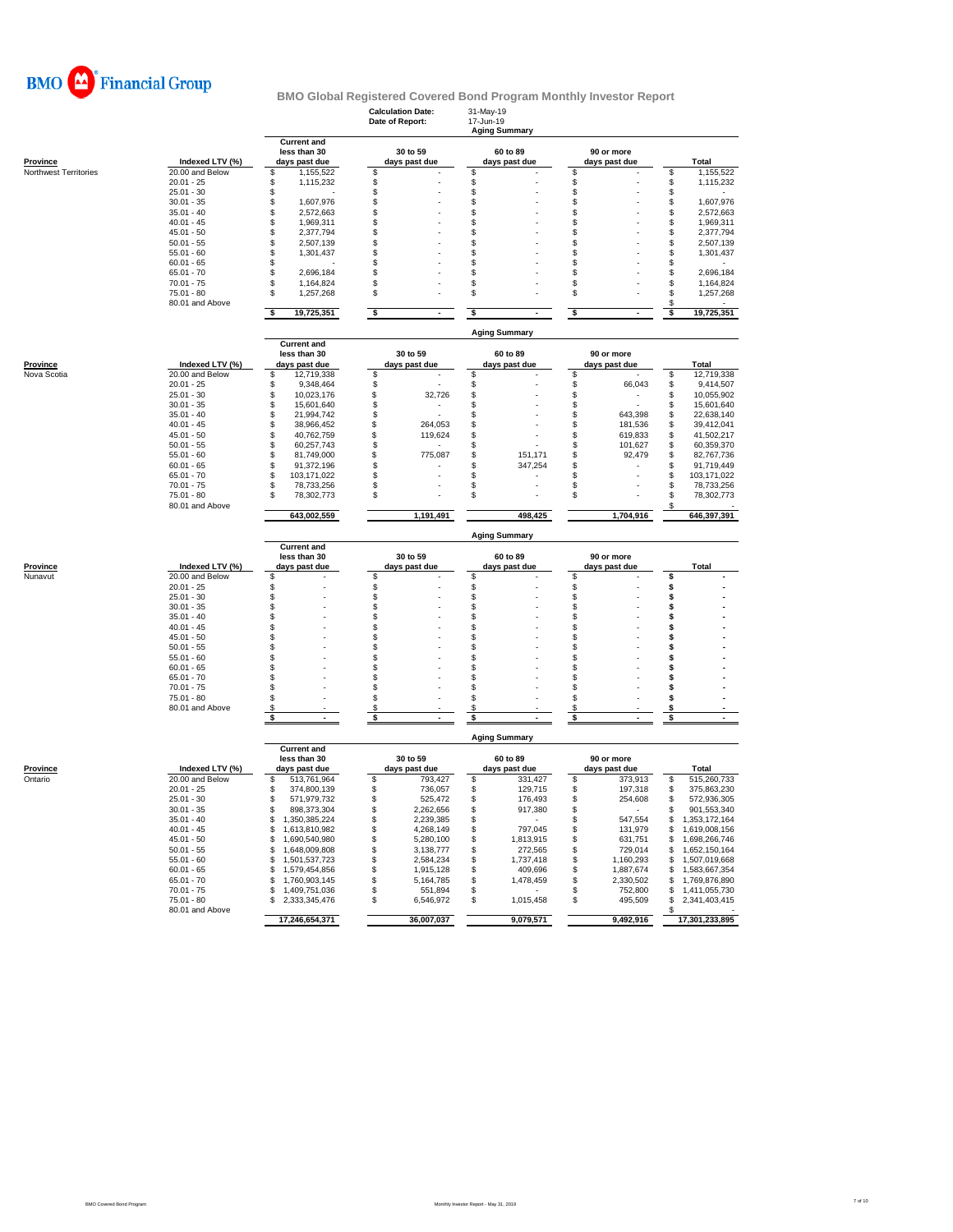

**Calculation Date:** 31-May-19

|                                 |                 |                                    | Date of Report:      | -Jun-19<br><b>Aging Summary</b> |                     |                                  |
|---------------------------------|-----------------|------------------------------------|----------------------|---------------------------------|---------------------|----------------------------------|
|                                 |                 | <b>Current and</b>                 |                      |                                 |                     |                                  |
|                                 |                 | less than 30                       | 30 to 59             | 60 to 89                        | 90 or more          |                                  |
| <b>Province</b>                 | Indexed LTV (%) | days past due                      | days past due        | days past due                   | days past due       | <b>Total</b>                     |
| Prince Edward Island            | 20.00 and Below | \$<br>2,327,828                    | S                    | \$                              | \$                  | 2,327,828<br>\$                  |
|                                 | $20.01 - 25$    | \$<br>1,115,995                    | \$                   | \$                              | \$                  | 1,115,995<br>\$                  |
|                                 | $25.01 - 30$    | \$<br>1,914,214                    | \$                   | \$                              | \$                  | \$<br>1,914,214                  |
|                                 | $30.01 - 35$    | \$<br>3,335,123                    | \$                   | \$                              | \$                  | \$<br>3,335,123                  |
|                                 | $35.01 - 40$    | \$<br>5,086,501                    | \$                   | \$                              | \$                  | \$<br>5,086,501                  |
|                                 | $40.01 - 45$    | \$<br>9,311,019                    | \$                   | \$                              | \$                  | \$<br>9,311,019                  |
|                                 | $45.01 - 50$    | \$<br>5,824,851                    | \$                   | \$                              | \$                  | \$<br>5,824,851                  |
|                                 | $50.01 - 55$    | \$<br>5,912,548                    | \$                   | \$                              | \$                  | \$<br>5,912,548                  |
|                                 | $55.01 - 60$    | \$<br>8,670,445                    | \$                   | \$                              | S                   | \$<br>8,670,445                  |
|                                 | $60.01 - 65$    | \$<br>8,896,028                    | \$                   | \$                              | S                   | \$<br>8,896,028                  |
|                                 | $65.01 - 70$    | \$<br>11,702,282                   | \$                   | \$                              | \$                  | \$<br>11,702,282                 |
|                                 | $70.01 - 75$    | \$<br>11,967,795                   | \$                   | \$                              | \$                  | \$<br>11,967,795                 |
|                                 | $75.01 - 80$    | \$<br>19,026,595                   | \$<br>282,191        | \$                              | \$                  | \$<br>19,308,786                 |
|                                 |                 |                                    |                      |                                 |                     | S                                |
|                                 | 80.01 and Above | 95,091,224                         | 282,191              | $\overline{a}$                  | ÷,                  | 95,373,415                       |
|                                 |                 |                                    |                      |                                 |                     |                                  |
|                                 |                 |                                    |                      | <b>Aging Summary</b>            |                     |                                  |
|                                 |                 | <b>Current and</b>                 |                      |                                 |                     |                                  |
|                                 |                 | less than 30                       | 30 to 59             | 60 to 89                        | 90 or more          |                                  |
| Province                        | Indexed LTV (%) | days past due                      | days past due        | days past due                   | days past due       | <b>Total</b>                     |
| Quebec                          | 20.00 and Below | \$<br>82,699,169                   | \$<br>292,138        | \$<br>130,801                   | \$<br>267,439       | 83,389,547<br>\$                 |
|                                 | $20.01 - 25$    |                                    |                      |                                 | \$                  |                                  |
|                                 | $25.01 - 30$    | \$<br>62,044,113                   | \$                   | \$<br>253,693                   |                     | 62,297,806<br>\$                 |
|                                 |                 | \$<br>73,035,119                   | \$<br>1,328,157      | \$<br>66,920                    | \$<br>77,598        | 74,507,794<br>\$                 |
|                                 | $30.01 - 35$    | \$<br>103,648,700                  | \$<br>633,680        | \$                              | \$<br>174,760       | 104,457,140<br>\$                |
|                                 | $35.01 - 40$    | \$<br>147,357,192                  | \$<br>244,992        | 56,834<br>\$                    | \$<br>225,604       | \$<br>147,884,621                |
|                                 | $40.01 - 45$    | \$<br>237, 173, 026                | \$<br>1,773,612      | \$<br>86,852                    | \$<br>456,490       | 239,489,979<br>\$                |
|                                 | $45.01 - 50$    | \$<br>338,758,150                  | \$<br>767,343        | \$<br>1,150,353                 | 2,692,994<br>\$     | \$<br>343,368,841                |
|                                 | $50.01 - 55$    | \$<br>451,985,325                  | \$<br>2,075,208      | \$<br>483,066                   | \$<br>1,727,695     | \$<br>456,271,293                |
|                                 | $55.01 - 60$    | \$<br>452,590,756                  | \$<br>2,837,631      | 3,449,535<br>\$                 | 1,973,136<br>\$     | 460,851,059<br>S                 |
|                                 | $60.01 - 65$    | \$<br>529,148,728                  | \$<br>2,695,329      | \$<br>1,643,870                 | 1,433,900<br>\$     | 534,921,826<br>\$                |
|                                 | $65.01 - 70$    | \$<br>612,222,066                  | \$<br>2,478,213      | \$<br>2,249,319                 | \$<br>216,432       | 617,166,030<br>\$                |
|                                 | $70.01 - 75$    | \$<br>525, 145, 821                | \$<br>533,223        | \$<br>1,146,741                 | \$<br>1,525,956     | \$<br>528,351,741                |
|                                 | $75.01 - 80$    | \$<br>355,409,174                  | \$                   | \$<br>291,974                   | \$<br>1,546,711     | \$<br>357,247,859                |
|                                 | 80.01 and Above |                                    |                      |                                 |                     |                                  |
|                                 |                 | 3,971,217,338                      | 15,659,525           | 11,009,959                      | 12,318,715          | 4,010,205,537                    |
|                                 |                 |                                    |                      |                                 |                     |                                  |
|                                 |                 |                                    |                      |                                 |                     |                                  |
|                                 |                 |                                    |                      | <b>Aging Summary</b>            |                     |                                  |
|                                 |                 | <b>Current and</b>                 |                      |                                 |                     |                                  |
|                                 |                 |                                    |                      |                                 |                     |                                  |
|                                 |                 | less than 30                       | 30 to 59             | 60 to 89                        | 90 or more          |                                  |
| <b>Province</b><br>Saskatchewan | Indexed LTV (%) | days past due<br>S                 | days past due<br>s   | days past due<br>S              | days past due<br>\$ | <b>Total</b><br>13,111,510<br>\$ |
|                                 | 20.00 and Below | 13,111,510                         |                      |                                 |                     |                                  |
|                                 | $20.01 - 25$    | 8,834,964<br>\$                    | \$                   | \$                              | \$                  | 8,834,964<br>\$                  |
|                                 | $25.01 - 30$    | \$<br>12,887,032                   | \$                   | \$                              | \$                  | \$<br>12,887,032                 |
|                                 | $30.01 - 35$    | \$<br>16,541,982                   | \$                   | \$                              | \$                  | 16,541,982<br>\$                 |
|                                 | $35.01 - 40$    | \$<br>37,220,151                   | \$                   | \$<br>126,518                   | 385,201<br>\$       | 37,731,870<br>\$                 |
|                                 | $40.01 - 45$    | \$<br>66,547,722                   | \$                   | \$                              | S                   | 66,547,722<br>\$                 |
|                                 | $45.01 - 50$    | \$<br>46,938,040                   | \$<br>197,846        | \$                              | S                   | \$<br>47,135,886                 |
|                                 | $50.01 - 55$    | \$<br>52,421,801                   | \$<br>823,900        | \$                              | 122,151<br>\$       | \$<br>53,367,852                 |
|                                 | $55.01 - 60$    | \$<br>42,773,813                   | \$                   | \$                              | \$                  | \$<br>42,773,813                 |
|                                 | $60.01 - 65$    | \$<br>42,422,539                   | \$<br>216,161        | \$                              | \$<br>86,453        | \$<br>42,725,154                 |
|                                 | $65.01 - 70$    | \$<br>42,266,957                   | \$<br>255,402        | \$                              | \$.<br>132,901      | \$<br>42,655,260                 |
|                                 | $70.01 - 75$    | 30,549,407<br>\$                   | \$                   | S                               | S                   | \$<br>30,549,407                 |
|                                 | $75.01 - 80$    | 59,222,649<br>\$                   | \$                   | \$                              | \$                  | 59,222,649<br>\$                 |
|                                 | 80.01 and Above |                                    |                      |                                 |                     |                                  |
|                                 |                 | 471,738,567                        | 1,493,310            | 126,518                         | 726,707             | 474,085,102                      |
|                                 |                 |                                    |                      |                                 |                     |                                  |
|                                 |                 |                                    |                      | <b>Aging Summary</b>            |                     |                                  |
|                                 |                 | <b>Current and</b>                 |                      |                                 |                     |                                  |
|                                 |                 | less than 30                       | 30 to 59             | 60 to 89                        | 90 or more          |                                  |
| Province                        | Indexed LTV (%) | days past due                      | days past due        | days past due                   | days past due       | Total                            |
| <b>Yukon Territories</b>        | 20.00 and Below | \$<br>752,471                      | \$                   | $\mathbb{S}$                    | $\mathfrak{s}$      | \$<br>752,471                    |
|                                 | $20.01 - 25$    | \$<br>1,651,471                    | \$                   | \$                              | \$                  | \$<br>1,651,471                  |
|                                 | $25.01 - 30$    | \$<br>1,917,722                    | $\mathsf{\$}$        | \$                              | \$                  | \$<br>1,917,722                  |
|                                 | $30.01 - 35$    | \$<br>1,331,739                    | \$                   | \$                              | \$                  | \$<br>1,331,739                  |
|                                 | $35.01 - 40$    | \$<br>1,555,698                    | \$                   | \$                              | \$                  | \$<br>1,555,698                  |
|                                 | $40.01 - 45$    | \$<br>2,245,723                    | \$                   | \$                              | S                   | 2,245,723<br>S                   |
|                                 | $45.01 - 50$    | \$<br>1,426,388                    | \$                   | \$                              | 215,172<br>\$       | 1,641,560<br>\$                  |
|                                 | $50.01 - 55$    | \$<br>1,064,475                    | \$                   | \$                              | \$                  | \$<br>1,064,475                  |
|                                 | $55.01 - 60$    |                                    | \$                   | \$                              | \$                  | \$<br>2,796,091                  |
|                                 | $60.01 - 65$    | \$<br>2,796,091<br>\$<br>1,006,235 | \$                   | \$                              | \$                  | \$<br>1,006,235                  |
|                                 |                 |                                    |                      |                                 | S                   |                                  |
|                                 | $65.01 - 70$    | \$<br>1,396,222                    | \$                   | \$                              |                     | \$<br>1,396,222                  |
|                                 | $70.01 - 75$    | \$<br>347,440                      | \$                   | \$                              | S                   | \$<br>347,440                    |
|                                 | $75.01 - 80$    | \$<br>935,499                      | \$                   | \$                              | S                   | 935,499<br>\$.                   |
|                                 | 80.01 and Above | £.<br>18,427,174<br>-S             | £.<br>- \$<br>$\sim$ | \$<br>\$<br>$\sim$              | \$<br>\$<br>215,172 | S<br>18,642,346<br>\$            |

<sup>(1)</sup> Value as determined by adjusting, not less than quarterly, the Original Market Value utilizing the Indexation Methodology (see Appendix for details) for subsequent price developments.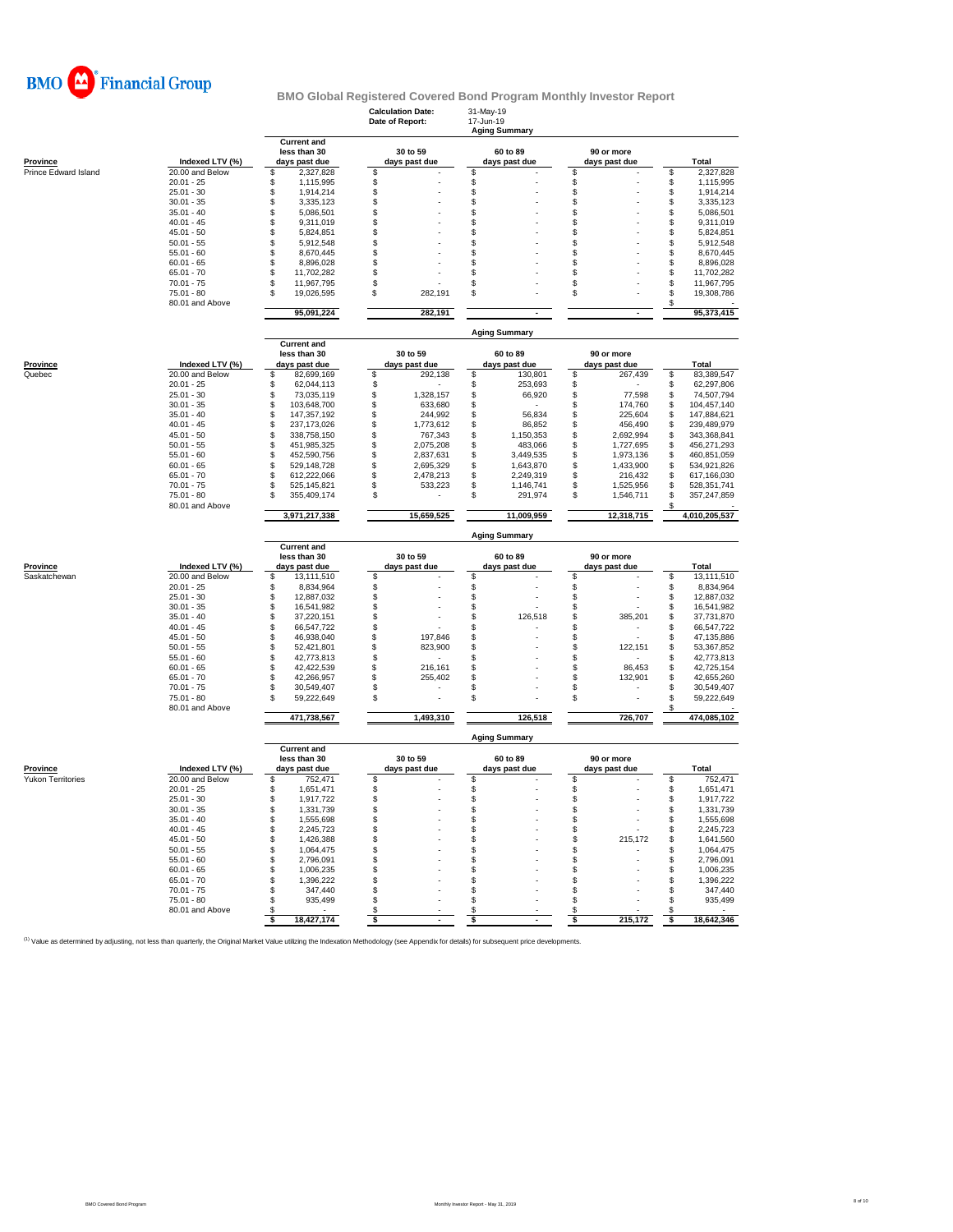

|                                                                      |                      |                          |  |             |  | <b>Calculation Date:</b><br>Date of Report: |  | 31-May-19<br>17-Jun-19 |  |               |               |                |                |
|----------------------------------------------------------------------|----------------------|--------------------------|--|-------------|--|---------------------------------------------|--|------------------------|--|---------------|---------------|----------------|----------------|
| Cover Pool - Current LTV Distribution by Credit Score <sup>(1)</sup> |                      |                          |  |             |  |                                             |  |                        |  |               |               |                |                |
|                                                                      | <b>Credit Scores</b> |                          |  |             |  |                                             |  |                        |  |               |               |                |                |
| Indexed LTV (%)                                                      |                      | <b>Score Unavailable</b> |  | <600        |  | $600 - 650$                                 |  | 651 - 700              |  | 701 - 750     | 751 - 800     | >800           | Total          |
| 20.00 and Below                                                      |                      | 18,125,877               |  | 8.667.427   |  | 19,920,957                                  |  | 46,030,007             |  | 101,886,488   | 148.594.329   | 730,882,175    | 1,074,107,260  |
| $20.01 - 25$                                                         |                      | 13,568,585               |  | 6.856.830   |  | 15.761.212                                  |  | 40,129,387             |  | 92,066,272    | 128,546,376   | 506,012,452    | 802,941,113    |
| $25.01 - 30$                                                         |                      | 8,228,270                |  | 7.847.717   |  | 23,227,477                                  |  | 65,997,873             |  | 156,963,278   | 202,701,679   | 761.210.941    | 1,226,177,236  |
| $30.01 - 35$                                                         |                      | 10,883,220               |  | 21,308,341  |  | 56,697,460                                  |  | 124,667,903            |  | 268,244,644   | 338,227,575   | 1,119,420,446  | 1,939,449,588  |
| $35.01 - 40$                                                         |                      | 12.832.129               |  | 32.555.083  |  | 70.340.580                                  |  | 169.348.197            |  | 341,279,205   | 476.413.098   | 1.366.949.937  | 2,469,718,229  |
| $40.01 - 45$                                                         |                      | 8.607.146                |  | 43.320.786  |  | 79.996.089                                  |  | 216.892.759            |  | 415.314.707   | 559.017.895   | 1,541,140,255  | 2,864,289,638  |
| $45.01 - 50$                                                         |                      | 11.017.946               |  | 44.408.661  |  | 88.837.419                                  |  | 231,336,904            |  | 425,405,335   | 589, 135, 127 | 1.584.299.651  | 2,974,441,042  |
| $50.01 - 55$                                                         |                      | 21,456,268               |  | 50.028.642  |  | 103.678.229                                 |  | 246,562,500            |  | 475,532,023   | 607,732,066   | 1,680,988,198  | 3,185,977,927  |
| $55.01 - 60$                                                         |                      | 31.708.480               |  | 45.396.097  |  | 94.937.787                                  |  | 252.051.108            |  | 445.889.809   | 601.899.304   | 1.569.405.713  | 3.041.288.298  |
| $60.01 - 65$                                                         |                      | 51,345,243               |  | 41,749,303  |  | 111.837.047                                 |  | 287,337,901            |  | 492,831,698   | 618,987,369   | 1,592,783,232  | 3,196,871,794  |
| $65.01 - 70$                                                         |                      | 50,073,790               |  | 51,797,845  |  | 119,949,892                                 |  | 307,270,583            |  | 580,995,098   | 686,493,397   | 1,821,097,386  | 3,617,677,991  |
| $70.01 - 75$                                                         |                      | 15,495,860               |  | 27.201.503  |  | 84.743.526                                  |  | 294.907.782            |  | 538,291,353   | 662,566,966   | 1.576.394.184  | 3,199,601,173  |
| $75.01 - 80$                                                         |                      | 3,240,365                |  | 24,837,093  |  | 83,516,325                                  |  | 327,792,872            |  | 760,118,343   | 993,993,076   | 2,104,664,109  | 4,298,162,183  |
| 80.01 and Above                                                      |                      |                          |  |             |  |                                             |  |                        |  |               |               |                |                |
|                                                                      |                      | 256.583.179              |  | 405.975.328 |  | 953,444,000                                 |  | 2.610.325.774          |  | 5,094,818,253 | 6.614.308.258 | 17.955.248.681 | 33.890.703.472 |

<sup>(1)</sup> Value as determined by adjusting, not less than quarterly, the Original Market Value utilizing the Indexation Methodology (see Appendix for details) for subsequent price developments.